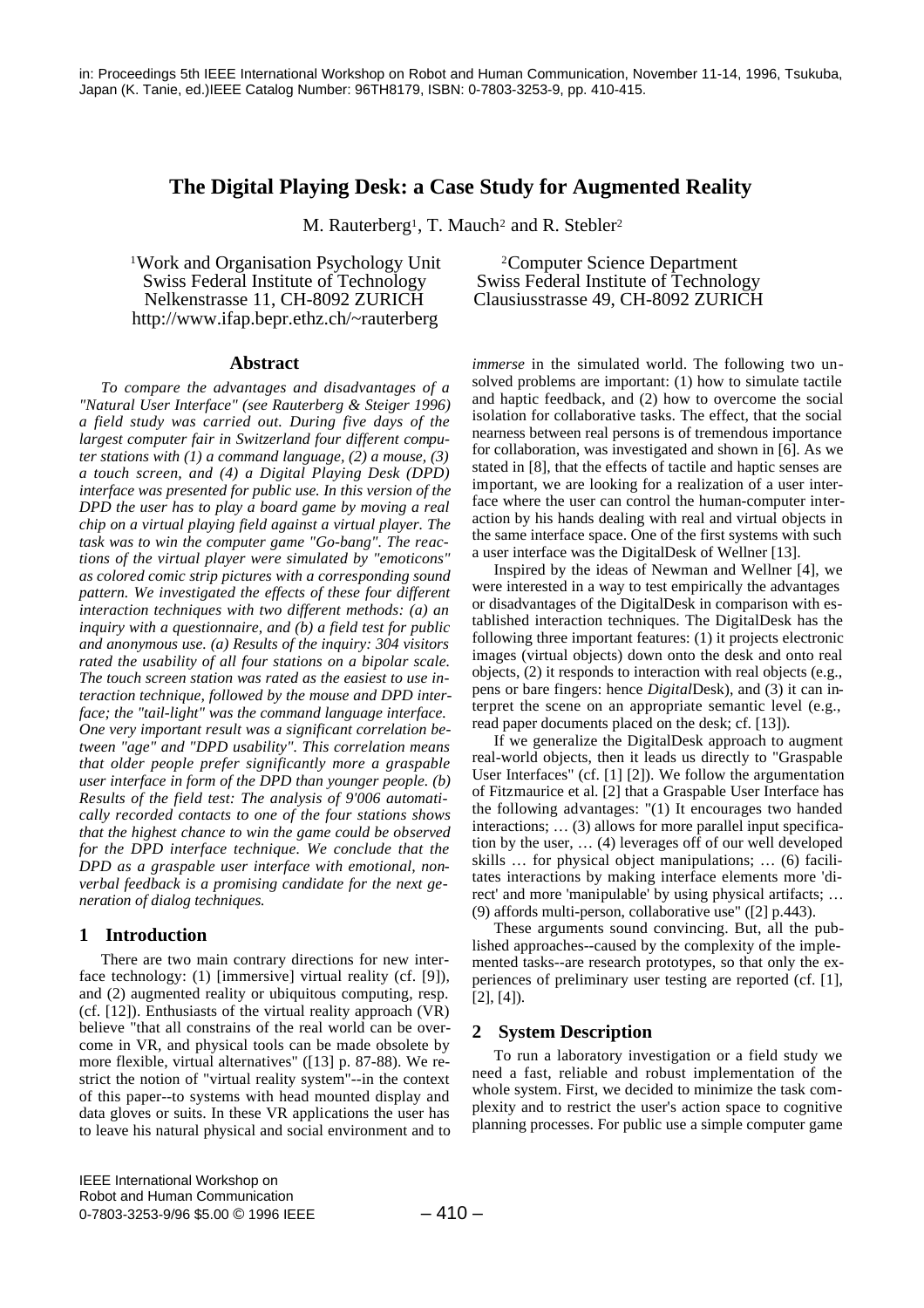seems to be best. We implemented a version of the computer game "Go-bang". The user has to play the game by moving a *real* chip on the *virtual* playing field (see Fig. 1). To compare this interface type with the most established dialog techniques we implemented the same game algorithm on three other stations with (1) a command language, (2) a mouse, and (3) a touch screen interface.

**Command interface (CI):** This station run on a 386er PC with a color screen (17") in an upright position. The user has to enter the co-ordinates of the desired place of a playing field with 12 by 12 positions (e.g., A1, L12). To start a new or to cancel a game she or he has to enter the command NEW. The internal state of the algorithm is presented as text in a special output field (e.g., "Make the next move").

**Mouse interface (MI):** This interface run on a 386er PC with a color screen (17") in an upright position. To move the user has to click with the mouse on the desired place. To start a new or to cancel a running game she or he has to click on the button NEW. The internal state of the algorithm is presented as text in a special popup window.

**Touch screen interface (TI):** This station run on 386er PC with a color touch screen (21") in an inclined position of 30 degrees. To make a move the user has to touch with a finger the desired place. To start a new or to cancel a running game she or he has to touch the button NEW. The virtual player was shown on a second colored screen (17") served by a second 386er PC in a client-server architecture.



Fig. 1: The Digital Playing Desk--the front view for the users.

**Digital Playing Desk (DPD):** This station was completely realized in  $C^{++}$  on standard hardware components: (1) a Pentium PC, (2) an overhead projector of high luminous intensity and the projection panel GehaVision™, (3) a high resolution video camera, and (4) the video board MovieMachinePro™. For the virtual player a second 386er PC was connected in a client-server architecture. A user has to make a move by putting a *real* chip on the desired place of the *virtual* playing field (see Fig. 1). The computer's output is the projection of a *virtual* chip on the desk. If a user wanted to cancel or restart a game, then he or she had to press the real NEW button in the front of the station.

**The Virtual Player:** The CI and MI have their output screens in an upright position. This upright position makes it impossible to give an opponent--in the metaphor of a game--an individual representation. The classical solution is, to give feedback about the machine's internal states as text or graphics in defined areas on the screen. This solution leads always to a partition of the screen into a working area (e.g., the playing field) and the feedback area. This superimposing of qualitatively different feedback's in the same output space can be overcome, if we use an additional output device. This can be done, if we separate the working area (the playing field) from the feedback area and if we change the upright position of the working area to a horizontal position. Therefore we composed the system of a flat table to project the playing field onto and of a second screen to present the virtual player.



Fig. 2: The two emoticons "reasoning" and "yawning".

All--from the user's point of view--important internal states of the game algorithm were presented by the virtual player with six different facial expressions and a corresponding sound (see Fig. 2; partially animated comic strip pictures: "Reasoning" = a face with a balloon of animated turning wheels and a machine-like sound, "Waiting for the next move" = a yawning face with a corresponding sound, "Initial state" = a face with blinking eyes, "Incorrect move" = an angry facial expression with an indignant cry, "Be the winner" = a happy facial expression with an arrogant laughter, "Be the loser" = a shrinking face with a disappointed cry). We call these six comic strip pictures "emoticons" (acronym for "emotional icons"). All emoticons of the virtual player are shown on a second color screen (17").

# **3 Validation of the Digital Playing Desk**

To present our four dialog techniques to a broad population of heterogeneous users, four special stations were constructed. All stations were presented in a central exhibition area during five days at the largest computer fair of Switzerland in September 1995. The official number of visitors was approximately 70'000. Most of these people passed the exhibition area and many of them came into close contact with one of the stations (e.g., playing at one of the stations or observing other people playing).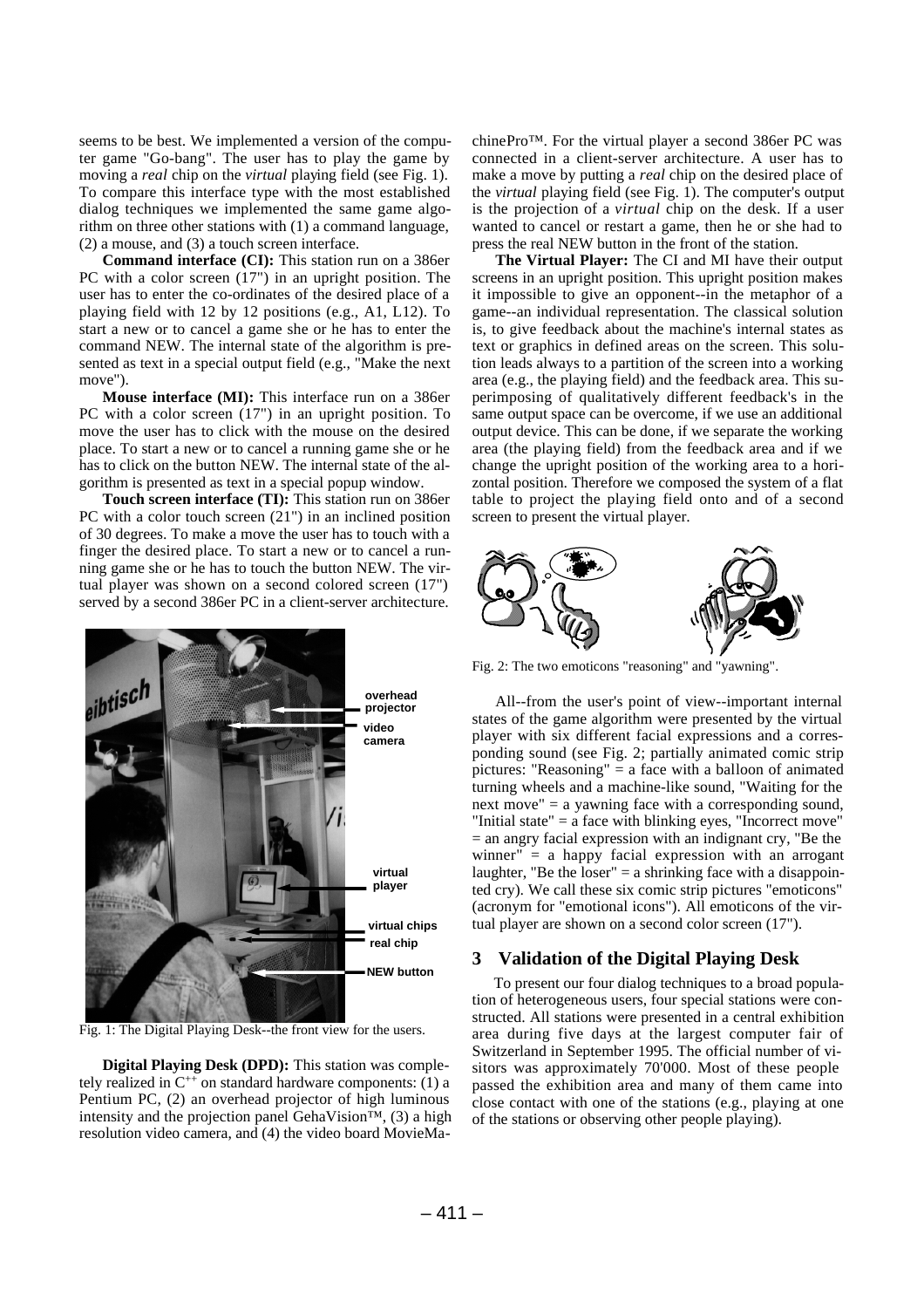#### **3.1 Inquiry with a questionnaire**

With an additional questionnaire we got some personal information's of several users of at least one of our four stations. The stand personal was instructed to request users to answer the questionnaire. It was especially necessary to ask women, because they behaved very reserved.

**Subjects:** The questionnaire was answered by 304 visitors (61 females, 243 males, 5 anonymous data). The average age of the women was  $31 \pm 13$  years, and of the men 30 ± 14 years (T-Test: p ≤ .724). As a *control variable* the "computer experience" was measured in millimetre on the corresponding bipolar rating scale ["no experience": 0 … 90 mm: "expert"]. *There* was a significant gender difference in computer experience; the computer experience of men was higher than the experience of women (men:  $58 \pm$ 22 mm; women:  $48 \pm 23$  mm; T-Test:  $p \le .002$ ).

**Dependent Measures:** The questionnaire consisted of two parts: (a) personal data (age in years, gender, computer experience in form of a bipolar rating scale, and (b) usability ratings. For each of the four interfaces the following five aspects were asked with a multiple choice question: "did you play", "did you loose", "did you win", "did you play draw", "did you cancel". The *dependent measure* per interface type is the number of millimetres of the user's marking on the bipolar rating scale ["very easy to use": 0 … 70 mm: "very difficult to use"]. We also differentiated between "real station contact" and "only observer status".

**Results:** All persons, who answered that they had no real contact to one of the stations, had a significant higher amount of computer experience ("no contact":  $70 \pm 17$  mm,  $N = 10$ ; "with contact": 55 ± 23 mm,  $N = 276$ ; T-Test:  $p \le$ .04). We can not find a significant difference between the "contact" and "no contact" group in the usability ratings.



Fig. 3: Box Plots of the results of the subjective usability ratings for the four different interface types (CI: command line, MI: mouse interface, TI: touch screen, DPD: Digital Playing Desk).

The usability rating was best for the touch screen interface (see Fig. 3; median = 3; mean rank = 1.9), followed by the mouse interface (median  $= 6$ ; mean rank  $= 2.4$ ) and the Digital Playing Desk (median  $= 9$ ; mean rank  $= 2.5$ ). The "tail-light" was the command language interface (median = 17; mean rank  $= 3.3$ ). These differences are significant (Friedman Test, df = 3, Chi<sup>2</sup> corrected for ties = 89.1,  $p \le$ .0001). One very important result was a significant correlation between "age" and "Digital Playing Desk's usability". This correlation means that older people prefer significantly more a graspable user interface in form of the Digital Playing Desk than younger people.  $(R = -0.202, N = 179, p$ ≤ .006). All other correlations are not significant.

**Discussion of the inquiry:** To carry out an inquiry with a questionnaire only for scientific purposes in the context of a commercial fair was more difficulty than we expected. The only motivation for the user to fill out such a questionnaire--in contrast to all the lotteries of the commercial issuers around us (with their very attractive prizes)- was to bring in his or her personal opinion into an scientific research process. This argumentation was the most convincing reason to participate. Overall we got more filled out questionnaires than we expected, but much less than observed visitors at one of the four stations. To increase the number of answered questionnaires the stand personal has to be active: to go to the user and to ask for participation.

We could find two main results: (1) the touch screen interface was estimated as the easiest to use, and (2) the significant correlation between age and the usability ratings for the Digital Playing Desk. If we assume, that the average age of the populations in all high industrialised countries will increase in the next two or three decades, then this result will be of tremendous importance for the development of modern computer technology for elderly people! To compare the results of the user's subjective ratings with their concrete performances--as an objective measure--we analysed the outcome of all played games. To do this we carried out a field study.

### **3.2 Field study**

The four stations were ready for unconstrained public and anonymous use during five days. The stand personal was instructed to hold back with help. To test the effect of non-verbal feedback we realized a virtual player on a second screen for the touch screen and the Digital Playing Desk station.

**Subjects:** All passing visitors had unconstrained access to all stations. It is difficult to get a valid picture of all users in a situation of public and anonymous use. We can assume that the results of the inquiry give us representative information about the gender and age structure of our visitor population.

**Task:** The user's task was to play the game Go-bang against the computer (five chips in a row win). This task requires a significant amount of mental planning activities on a strategic level. The syntax is quite simple: to put a chip on a free field. But, to finish a game needs attention and concentration for a couple of minutes (see Fig. 5).

**Dependent Measures:** The main *dependent measure* is the user's "winning chance" (the frequency of winnings) for each station separately. This frequency can be interpreted as a measure of the "quality" of the task result. The analysis of user's "winning chance" includes all games where the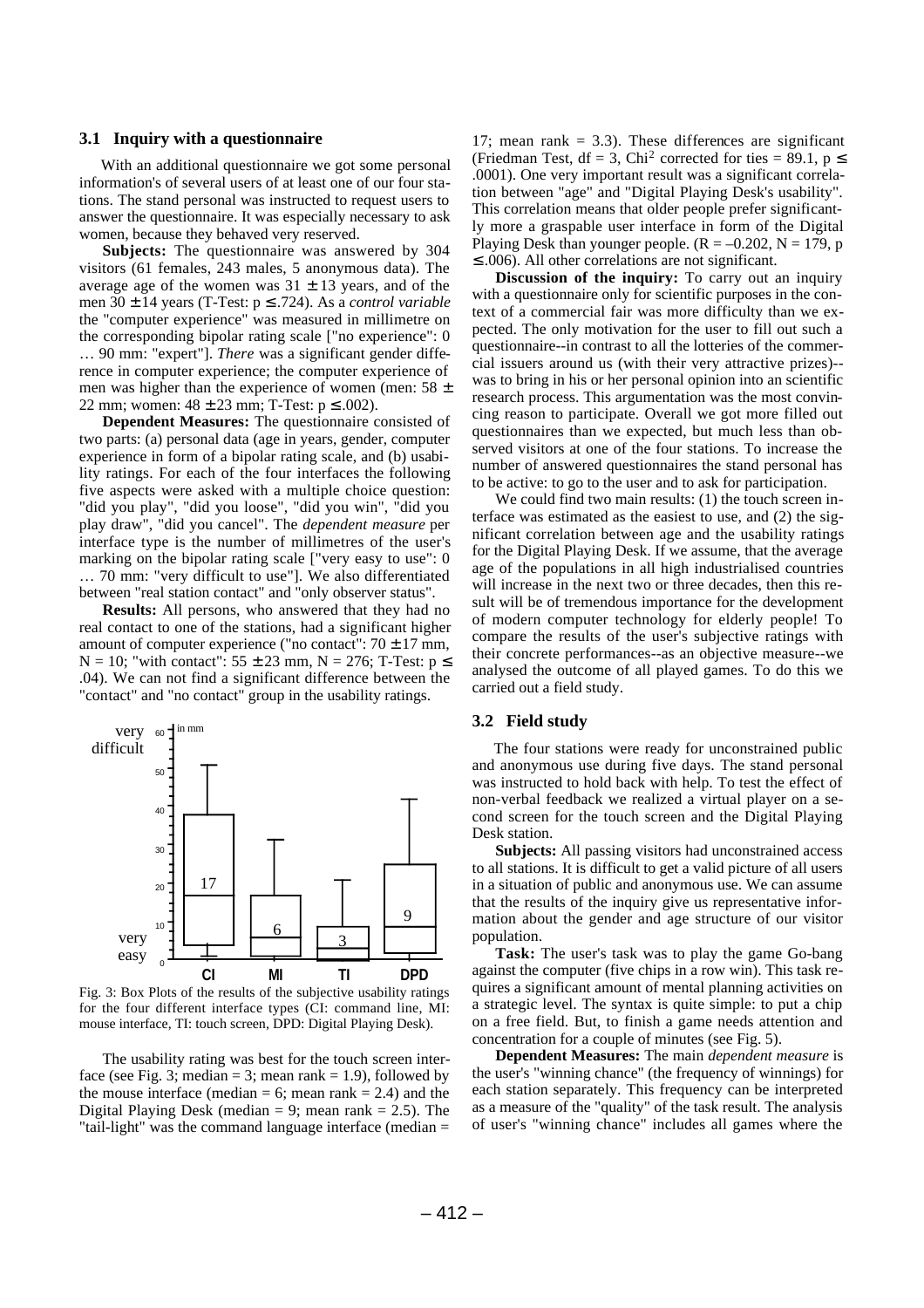computer would win in the next move, but in this state the game was canceled by the user (to avoid losing). We call these games "quasi winnings". The frequency--of real winnings and of quasi winnings--is a reliable and valid measure to compare precisely the different interaction techniques on the performance level. As *control measures,* the average computing time per move, the total playing time per game, and the number of moves per game was recorded and analysed.

**Results:** We analysed our data with the statistic tool StatView (vers. 4.02). We recorded automatically 9'006 contacts with in all 96'739 moves: 1'128 contacts with CI, 3'645 with MI, 2'881 with TI, and 1'352 with DPD. In all we observed 3'801 completed games. Each visitor had three different classes of behaviour to react to each station: (1) to pass; (2) to stand still and to observe what happens; and (3) to interact with one of the stations. For the last class of behaviour we could differentiate five separate actions: (A1) to start a new game even if the system is in the initial state; (A2) to cancel a game that was started --either by himself or by another user before; (A3) to finish a game with a draw; (A4) to finish a game with a winning result, either by the user or by the computer; and (A5) to finish a game with a "quasi winning" situation: a user canceled before the computer could win in the next move. These five actions are not independent of the interface type (Chi<sup>2</sup> = 420, p  $\le$ .0001, see Tab. 1).

Tab. 1: Percentages of all observed user actions for each station separately. [CELL CONTENT: observed column percentage]

| <b>User's Action</b>  | CI   | МI   | TI    | DPD  |
|-----------------------|------|------|-------|------|
| A1: start a game      | 43 % | 49 % | 60 %  | 54 % |
| A2: interrupt a game  | 8 %  | 2%   | 4 %   | 13 % |
| A3: draw result       | 1%   | 1%   | $0\%$ | 0 %  |
| A4: completed games   | 38 % | 41 % | 30 %  | 29 % |
| A5: quasi winning     | 10%  | 7 %  | $6\%$ | 4 %  |
| Total no. of actions: | 1128 | 3645 | 2881  | 352  |

For the TI and DPD interface type the two actions A1 and A2 could be significantly observed more often than expected (observed frequencies see Tab. 1; expected frequencies: A1 x TI: 52%; A1 x DPD: 52%; A2 x DPD: 5%). On the other side, in the CI and MI condition the two actions A4 and A5 were more often observed than expected (expected frequencies: A4 x CI: 35%; A4 x MI: 35%; A5 x CI: 7%). This result does not mean that the user had a better chance to win in the CI or MI condition than in one of both other conditions; it means only that for both conditions a game was more often completed, or nearly completed (the "quasi winnings"). This result can be interpreted in two ways: (1) a significant number of users had serious difficulties to detect the system in its initial state, caused by the ambiguous emoticon, the facial expression of the virtual player in the waiting state; and (2) users try to avoid the additional sound feedback after a lost game, caused by being afraid of the reactions of the people around.

To answer the question with which interface type the user had the highest chance to win, we have to take a closer look to all winning games. The user's chance to win a game was 11% in all (428 user's winnings divided by 3'801 winning games overall). We coded each game result--from the user's point of view--as follows: "0" for *lost*, "1" for *draw*, and "2" for *winning*. The average over all winning games is significantly different between the four interface types (see Fig. 4; ANOVA, DFresidual =3821, DFinterface=3, F=17.8,  $p\leq$ .0001). The highest chance to win a game is given for the video based interface type of the Digital Playing Desk (see Fig. 4; the Scheffe results for DPD). Looking to all other group by group comparisons, only the command line interface CI is better than the mouse interface MI, too. Therefor we can rank the four interface types as follows: in the first position DPD, second [CI and TI], and third MI. How can we explain this important outcome?



Fig. 4: The results per interface type for the dependent measure "winning chance" (below: the significance level of Scheffe tests).

The highest winning chance for DPD is *not* caused by different computing times: Then  $= 55\pm32$  s versus DPD time  $= 56\pm31$  s, (ANOVA, DFresidual=1488, DFinterface=1, F = 1.68,  $p \leq 0.195$ . Therefore we can not assume that the DPD interaction technique performs best because an extended computing time gives the user more time to think about the next move than in the corresponding condition.

On the other side, we can observe a significant difference between all four interface types for the measure "playing time" (see Fig. 5). The shortest playing time can be found for MI 51±60 s and--nearby--TI 63±63 s. The longest playing time is given for DPD 216±135, followed by CI 168•165 s. These differences are highly significant (see Fig. 5; ANOVA, DFresidual=3821, DFinterface=3, F = 529,  $p \leq .0001$ ).

The outcome of the third control variable--the number of moves per game--is quite different to the outcome of the variable "playing time". We can observe a significant difference between the four interface types (see Fig. 6; ANOVA, DFresidual=3821, DFinterface=3,  $F = 3.4$ ,  $p \le .01$ ). Only the number of moves for TI seems to be a little bit lower the average.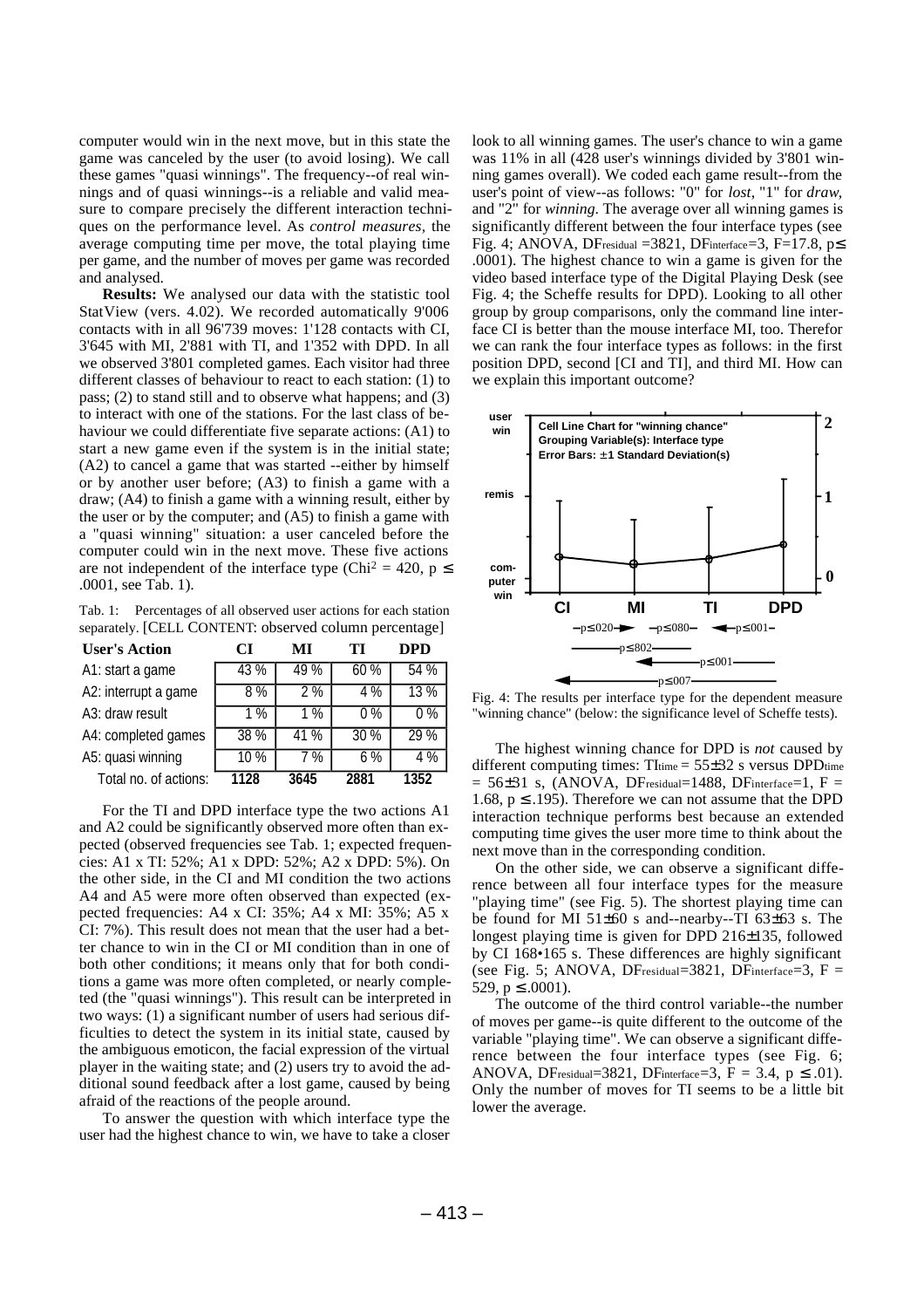

Fig. 5: The results per interface type for the dependent measure "playing time" (below: the significance level of Scheffe tests).



Fig. 6: The results per interface type for the dependent measure "number of moves" (below: the significance level of Scheffe tests).

**Discussion of the field study:** Informal observations during the fair show that several users of the DPD have difficulties to use this dialog technique without any kind of "starting" help: (1) to make the first move and to wait a moment, (2) not to leave one of the hands in the video controlled area; but, if a user overcomes these obstacles she or he was able to play without any further help. Now we can discuss the introduced advantages of graspable interfaces (see [2]). In the DPD interface we could observe two handed interactions; there were no serious problems to move and remove chips with both hands. These two handed interactions enable more parallel input actions than with traditional interaction techniques.

The youngest DPD player was a four-year old girl carried by her father. This girl--well advised by her father- could interact without any serious problems. This easy to use effect is caused by the transfer of the very early and well-developed skills to manipulate physical artifacts.

We could also observe that users came together in larger groups--up to three and four persons--to collaborate and to discuss how to play and to move next. In one situation a circa ten years old boy was very proud to present his family that he was able to win.

Emoticons seem to be attractive especially for women. We could observe that several women tried to persuade their male partner to come to one of the emoticon stations, and to start playing. Most of male partners could be persuaded to start the game and to demonstrate their girl friends that it is totally harmless. At this moment the woman took over the leading role and played the game. This effect is in congruence with the criteria of "enjoyable interaction" [10].

The quantitative comparison between the four interface types is not quite fair, because the result for TI and DPD- compared with CI and MI--is superimposed by the effect of the virtual player's emoticons. The effect of the interaction technique itself and the effect of the emoticons superimpose each other. So, we have to take this effect into account.

On one side, we can try to estimate the effect size of the emoticons in our investigation. To differentiate between the influences of the interaction technique effect and the emoticon effect on the game outcome, we analyse the measure "user's chance to win" in the following way. The global average is 11%, so we have to divide the 9% advantage of the DPD technique  $(= 20\%$  with DPD minus 11% global average) into two parts: (a) the emoticon effect of 3% (14% with MI plus DPD minus 11% global average), and (b) the interaction technique effect of  $6\%$  (= 20% with DPD minus 11% global average minus 3% emoticon effect). Overall, the DPD--adjusted by the emoticon effect--guarantees a significant increase of the user's performance.

On the other side, we can argument that the special design space for TI and DPD allows us to establish a new way of feedback: the virtual player. The complete--or nearly--horizontal work space of DPD and TI opens the vertical space in front of a user for additional use. The traditional screen blocks--caused be its upright position in front of the user--the free view to possible communication partners, as in an ordinary desk environment! Only the horizontal work space of a desk allows the user to communicate with other people in front of him.

### **4 General Discussion and Conclusion**

The general advantage and disadvantage of immersive VR are the necessity to put the user into a complete modelled virtual world. This concept of immersing the user in the